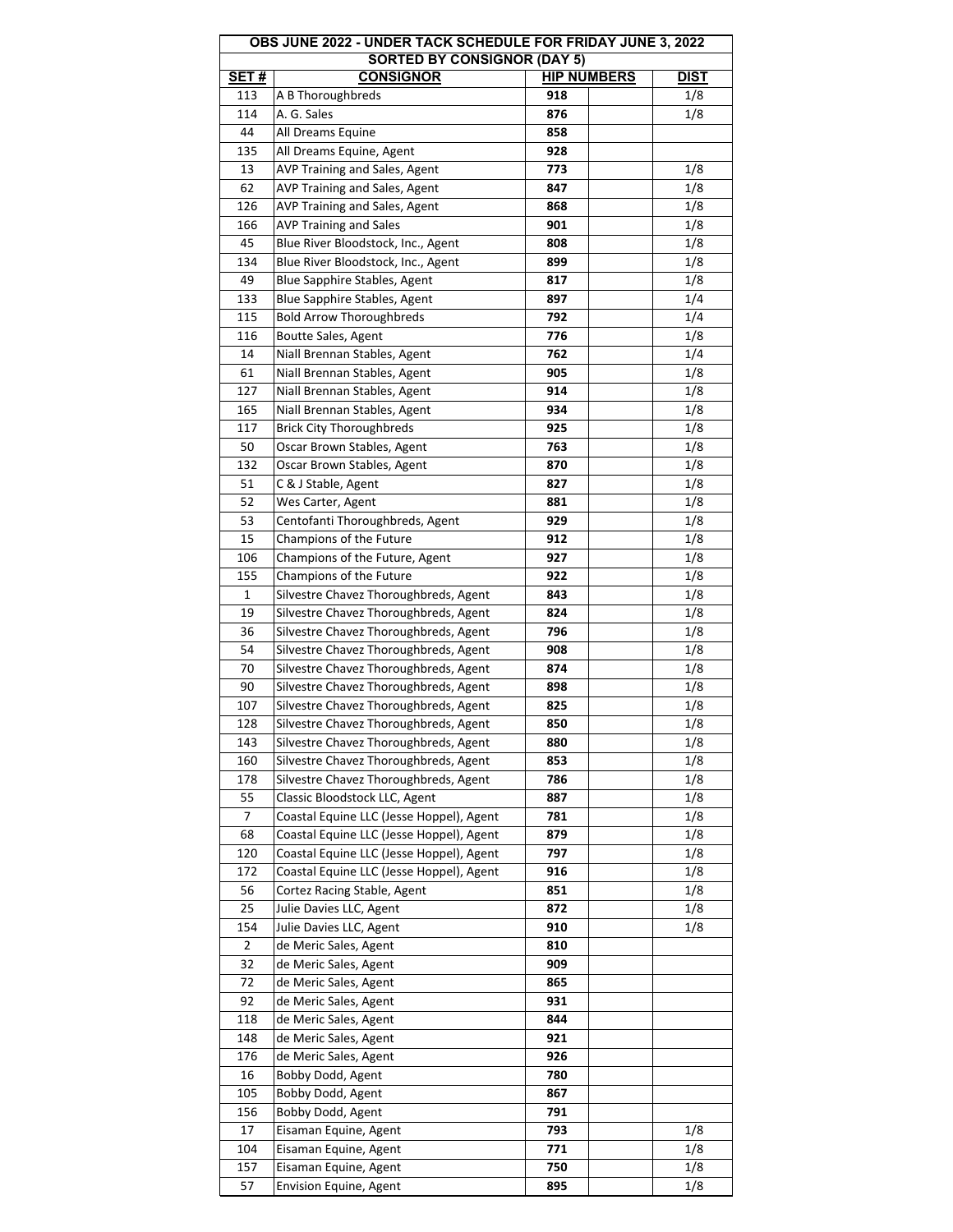| OBS JUNE 2022 - UNDER TACK SCHEDULE FOR FRIDAY JUNE 3, 2022 |                                            |            |                                   |  |  |  |  |
|-------------------------------------------------------------|--------------------------------------------|------------|-----------------------------------|--|--|--|--|
| <b>SORTED BY CONSIGNOR (DAY 5)</b>                          |                                            |            |                                   |  |  |  |  |
| <b>SET#</b>                                                 | <b>CONSIGNOR</b>                           |            | <b>HIP NUMBERS</b><br><b>DIST</b> |  |  |  |  |
| 26                                                          | Ewinlade Equine Sales                      | 859        | 1/8                               |  |  |  |  |
| 153                                                         | <b>Ewinlade Equine Sales</b>               | 751        | 1/8                               |  |  |  |  |
| 27                                                          | Fabian Sales, Agent                        | 871        | 1/8                               |  |  |  |  |
| 152                                                         | <b>Fabian Sales</b>                        | 758        | 1/8                               |  |  |  |  |
| 28                                                          | Fast Horses, Agent                         | 833        | 1/8                               |  |  |  |  |
| 151                                                         | Fast Horses, Agent                         | 878        | 1/8                               |  |  |  |  |
| 58                                                          | Foley Bloodstock                           | 756        | 1/8                               |  |  |  |  |
| 29                                                          | Marcial Galan, Agent                       | 861        | 1/8                               |  |  |  |  |
| 150                                                         | Marcial Galan, Agent                       | 923        | 1/8                               |  |  |  |  |
| 30                                                          | Galvan Brothers Equine                     | 885        | 1/8                               |  |  |  |  |
| 149                                                         | Galvan Brothers Equine                     | 920        | 1/8                               |  |  |  |  |
| 33                                                          | Golden Noguez, Agent                       | 760        | 1/8                               |  |  |  |  |
| 146                                                         | Golden Noguez, Agent                       | 924        | 1/8                               |  |  |  |  |
| 59                                                          | Golden Rock Thoroughbreds, Agent           | 866        | 1/8                               |  |  |  |  |
| 60                                                          | Goldencents Thoroughbreds                  | 778        | 1/8                               |  |  |  |  |
| 18                                                          | GOP Racing Stable Corp., Agent             | 768        | 1/4                               |  |  |  |  |
| 103                                                         | GOP Racing Stable Corp., Agent             | 819        | 1/8                               |  |  |  |  |
| 158                                                         | GOP Racing Stable Corp., Agent             | 761        | 1/8                               |  |  |  |  |
| 69                                                          | Grassroots Training & Sales LLC, Agent     | 842        | 1/8                               |  |  |  |  |
| 8                                                           | Halcyon Hammock Farm, Agent                | 757        |                                   |  |  |  |  |
| 67                                                          | Halcyon Hammock Farm, Agent                | 863        |                                   |  |  |  |  |
| 121                                                         | Halcyon Hammock Farm, Agent                | 886        |                                   |  |  |  |  |
| 171                                                         | Halcyon Hammock Farm, Agent                | 919        |                                   |  |  |  |  |
| 34                                                          | Harris Training Center LLC                 | 794        |                                   |  |  |  |  |
| 145                                                         | Harris Training Center LLC, Agent          | 779        |                                   |  |  |  |  |
| 71                                                          | Hartley / DeRenzo Thoroughbreds LLC, Agent | 777        | 1/8                               |  |  |  |  |
| 35                                                          | Hawk's Rest LLC, Agent                     | 896        | 1/8                               |  |  |  |  |
| 144                                                         | Hawk's Rest LLC, Agent                     | 930        | 1/8                               |  |  |  |  |
| 74                                                          | Hoppel's Horse & Cattle Co., Inc., Agent   | 829        | 1/8                               |  |  |  |  |
| 75                                                          | J. J. Thoroughbreds                        | 820        | 1/4                               |  |  |  |  |
| 76                                                          | <b>JMC Equine Sales LLC, Agent</b>         | 890        | 1/8                               |  |  |  |  |
| 37                                                          | Las Palmas Farm                            | 805        | 1/8                               |  |  |  |  |
| 142                                                         | Las Palmas Farm                            | 812        | 1/8                               |  |  |  |  |
|                                                             |                                            |            |                                   |  |  |  |  |
| 77<br>9                                                     | James Layden, Agent                        | 893<br>749 | 1/8                               |  |  |  |  |
|                                                             | Little Farm Equine LLC, Agent              |            | 1/8                               |  |  |  |  |
| 66                                                          | Little Farm Equine LLC, Agent              | 840        | 1/8                               |  |  |  |  |
| 122                                                         | Little Farm Equine LLC, Agent              | 770        | 1/8                               |  |  |  |  |
| 170                                                         | Little Farm Equine LLC, Agent              | 849        | 1/8                               |  |  |  |  |
| 78                                                          | Little Horse                               | 855        | 1/8                               |  |  |  |  |
| 79                                                          | Lucan Bloodstock (Karl Keegan), Agent      | 818        | G                                 |  |  |  |  |
| 4                                                           | Mayberry Farm, Agent                       | 769        | 1/8                               |  |  |  |  |
| 48                                                          | Mayberry Farm, Agent                       | 804        | 1/8                               |  |  |  |  |
| 93                                                          | Mayberry Farm, Agent                       | 841        | 1/8                               |  |  |  |  |
| 131                                                         | Mayberry Farm, Agent                       | 803        | 1/8                               |  |  |  |  |
| 173                                                         | Mayberry Farm, Agent                       | 785        | 1/8                               |  |  |  |  |
| 38                                                          | Tom McCrocklin, Agent                      | 823        | 1/4                               |  |  |  |  |
| 141                                                         | Tom McCrocklin, Agent                      | 906        | 1/4                               |  |  |  |  |
| 20                                                          | McKathan Bros. Sales, Agent                | 759        | 1/8                               |  |  |  |  |
| 102                                                         | McKathan Bros. Sales, Agent                | 753        | 1/4                               |  |  |  |  |
| 159                                                         | McKathan Bros. Sales, Agent                | 911        | 1/8                               |  |  |  |  |
| 21                                                          | Randy Miles, Agent                         | 811        | 1/8                               |  |  |  |  |
| 101                                                         | Randy Miles, Agent                         | 789        | 1/8                               |  |  |  |  |
| 161                                                         | Randy Miles, Agent                         | 784        | 1/8                               |  |  |  |  |
| 80                                                          | Jose Munoz                                 | 807        | 1/8                               |  |  |  |  |
| 81                                                          | Navas Equine                               | 828        | 1/8                               |  |  |  |  |
| 82                                                          | New Hope AB LLC                            | 852        | 1/4                               |  |  |  |  |
| 83                                                          | New Horizon Farm, Inc., Agent              | 904        | 1/8                               |  |  |  |  |
| 84                                                          | New Way, Agent                             | 775        | 1/8                               |  |  |  |  |
| 85                                                          | Ocala Stud, Agent                          | 837        | 1/4                               |  |  |  |  |